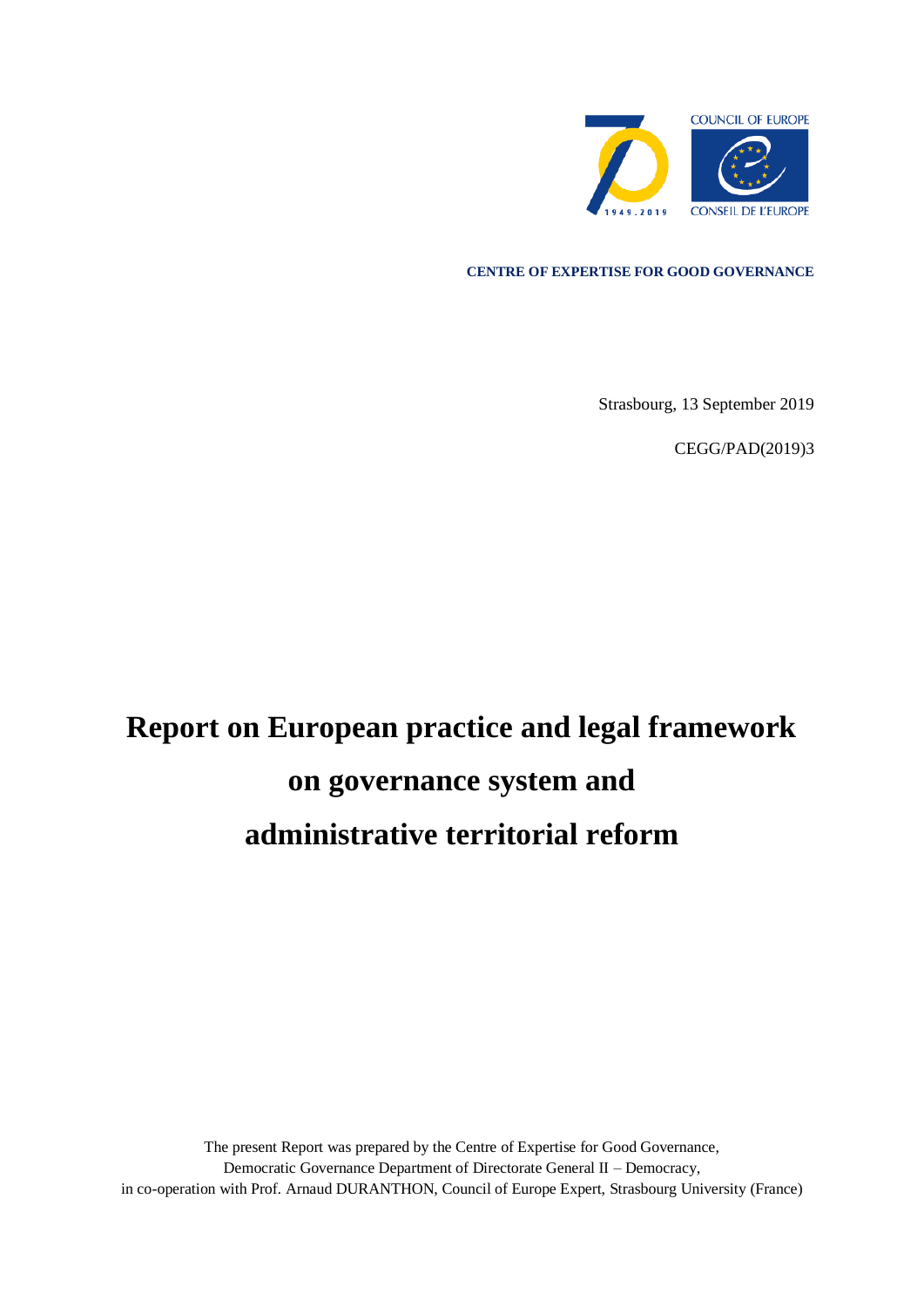## **Introduction**

The present Report was requested<sup>1</sup> by the Ministry of Regional Development, Construction and Municipal Economy of Ukraine within the framework of the implementation of the Council of Europe Programme "Decentralisation and local government reform in Ukraine".

The government of Ukraine is again considering the concept of the new versions of the Laws "On Local Self-Government in Ukraine" and "On Local State Administrations" ("On perfects") and new draft Law "On Administrative and Territorial Structure".

The present Report was prepared on the basis of the contribution of the Council of Europe expert. It is structured according to the questionnaire prepared by the Ministry and provides general overview on existing legal frameworks and practices related to governance system and administrative territorial reform in the selected Council of Europe member-states, providing brief country-specific examples.

# **I. Registration of place residence and right to participate in the affairs of a local authority**

Whilst there is no official European standard on this matter, European countries tend to use similar systems. In almost all countries, people cannot vote or act in more than one community. The key concept to define where a citizen must be registered in order to be able to vote and act is the **principal residence**.

In **France**, in order to participate in local and national elections, every citizen has to be registered on a special file called electoral register or electoral roll, which is held by every municipality, but criss-cross managed, as a citizen cannot be registered on several lists. Every citizen reaching the voting age (18) is automatically registered in the commune where he has been counted during the last census. For people owning real estate in several municipalities, it means that, sometimes, a choice has to be made. Criteria have been provided for by the law to regulate these situations and define when a citizen can ask to be registered on the electoral list of a municipality:

- A citizen can ask to be registered if he/she has his/her principal residence (i.e. the place where he/she spends a substantial amount of time) in the municipality for at least six months. His/her children have the same right until they reach twenty-six years old.
- A citizen can ask to be registered if he/she pays local taxes for at least two years, and, even if he/she does not have principal residence in the community, if he/she asks to be registered in this municipality. The same rule applies to people owning a company registered in the municipality for at least two years.
- A citizen can ask to be registered if he/she is a permanent civil servant affected on the territory of the municipality.

<sup>&</sup>lt;sup>1</sup> By letter on behalf of First Deputy Minister Nehoda dated 19 July 2019.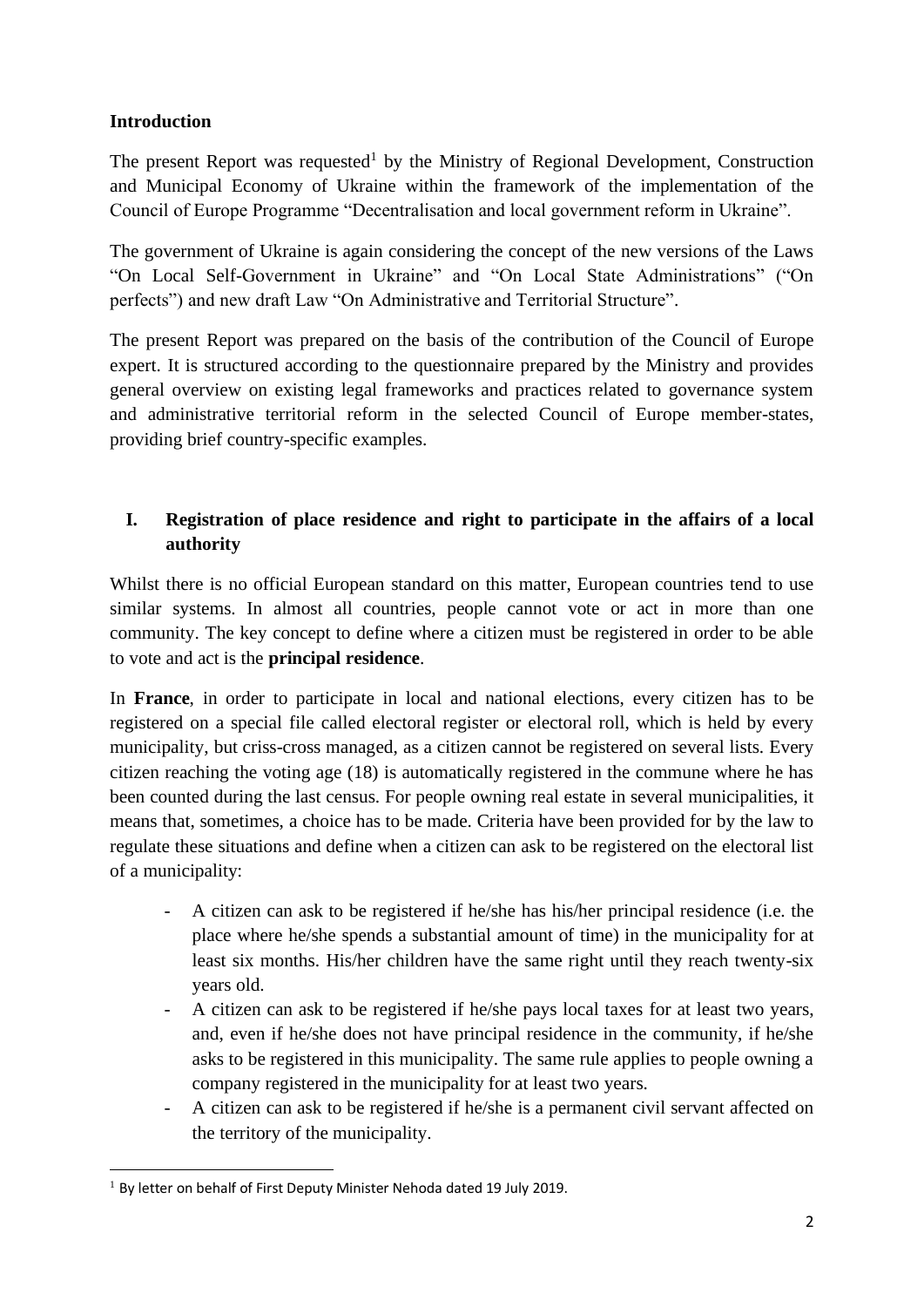When a citizen asks for registration on a list, his/her name is automatically deleted from the list of his/her previous residence or choice during the annual revision of the list.

Very similar systems and procedures are in force, for example, **in Belgium** (where the national population register is used to set up the electoral roll), **in Germany**, **Italy**, **Norway**, **Poland** or **Sweden** (where the national population register of the Swedish Tax Agency is used to decide whether somebody has his/her main residence in a community or not). The main difficulty is to define how somebody can prove that he/she has his main residence in some place. In some countries, the electoral roll is linked to other registers in order to facilitate and objectivate the choice.

**Great-Britain** has a different way of dealing with its electoral register. Electoral registration officers within local authorities also have to manage electoral registers. The first distinctive characteristic comes with the fact that it is compulsory for a citizen to register under penalty of fine. Every citizen must register to vote if he/she is asked to do so and meet the conditions for registering. The second peculiarity results from the fact that it is possible to register at two addresses. A citizen can be registered to vote at two different addresses if he/she is a resident at both addresses and spends an equal amount of time at each. Whether or not someone resides at an address is not defined in law. Therefore, residence is understood to mean a "considerable degree of permanence". This implies that a person who has real estate or rents a house in two communities *and* who spends the same amount of time in each can legally register at both addresses. Students are the main example of this situation. Simply paying local tax on a second home is not enough to prove certain permanence. It is for the local Electoral Registration Officer to decide whether somebody can be said to be resident at an address and is therefore eligible to register.

When somebody is registered at two different addresses, he/she can vote in elections at two separate local councils but cannot vote twice at a general election.

## **II. General meetings and conferences at the place of residence**

It is now widely accepted that citizens should be involved in local decision-making. Meetings and conferences are a recognised way to invite people to participate in the debate, but they could sometimes be dominated, if not well framed, by those who are more comfortable with public speaking or are having personal interests to the discussions. Framing these methods is unavoidable in order to guarantee the quality of these procedures for direct public participation.

It is possible to give some organisation examples taken from a general observation.

- *Difference between compulsory and facultative procedures.* 

Concerning the legal origin of the meetings/conferences rules, it seems that a difference should be made between facultative and compulsory consultation procedures. If in some matters (for example, environmental issues) these procedures are compulsory parts of the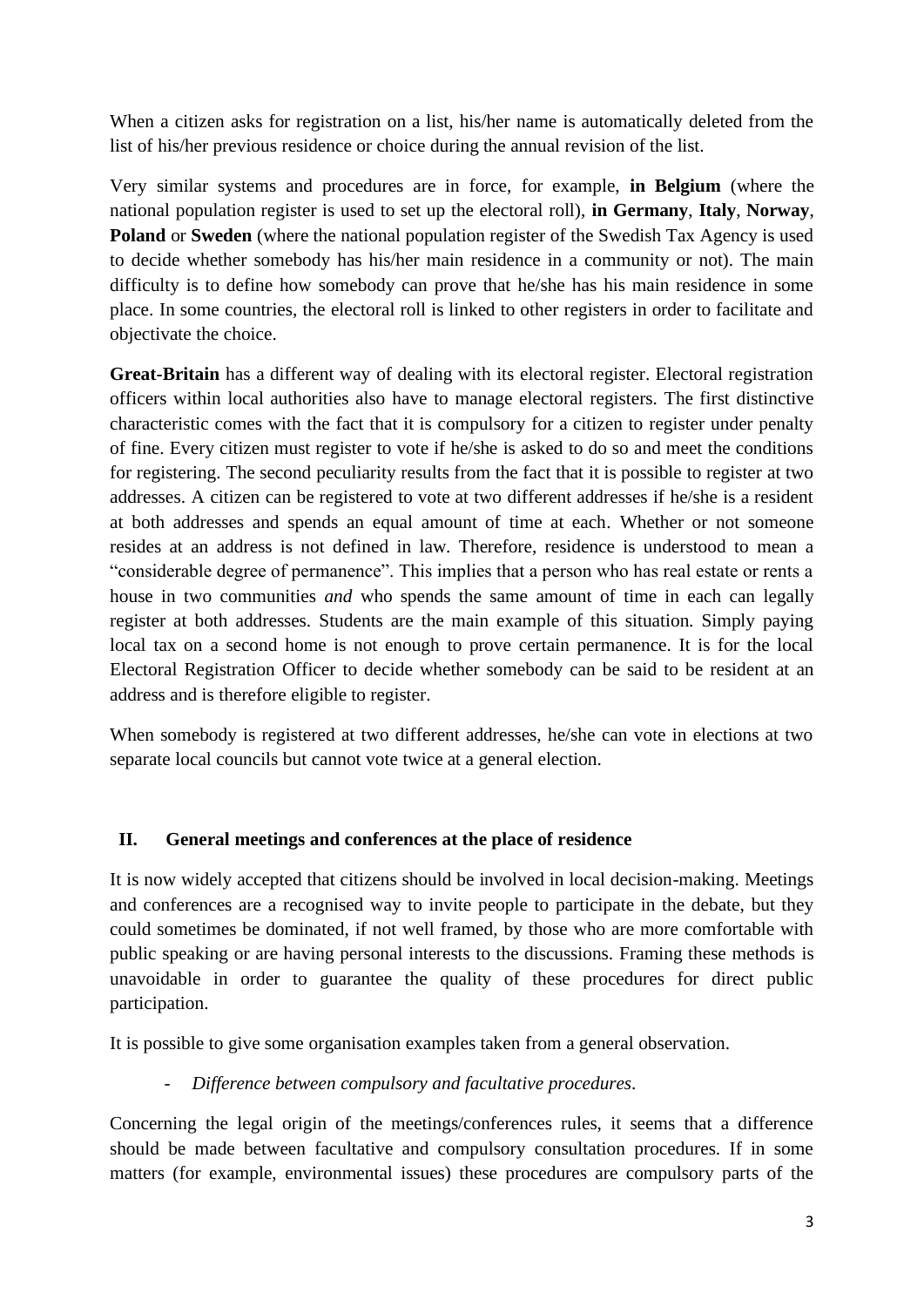general decision-making process, a national framework could guarantee an equal treatment all-over the territory of the country. It could also guarantee that all the reasons for the State to introduce this procedure are well taken into account. However, if these procedures are facultative, it seems preferable, in accordance to the general trends issued of the article 6.1 of the European Charter of Local Self-Government, to let local communities frame these techniques by special and local regulations. This solution could encourage local communities to develop such procedures and adapt them to their specificities, giving them the possibility to develop informal but nevertheless useful procedures for the direct participation of citizens.

This being said, it must be reminded that the *Additional Protocol to the European Charter of Local Self-Government on the right to participate in the affairs of a local authority* provides: "*Any formalities, conditions or restrictions to the exercise of the right to participate in the affairs of a local authority shall be prescribed by law and be compatible with the party's international legal obligations.*" (Art. 5.1)

"*The law shall impose such formalities, conditions and restrictions as are necessary to ensure that the ethical integrity and transparency of the exercise of local authorities' powers and responsibilities are not jeopardised by the exercise of the right to participate.*" (Art. 5.2)

These provisions tend to justify that the law sets the general framework of the most important procedures for direct public participation when these procedures concern sensitive and transverse domains (among other things, as regards public enquiries in planning, environmental matters etc.). Formalities, conditions and restrictions are to be evaluated by each country, depending on its needs and specificities. Outside the domains where for specific reasons public involvement in decision-making is governed by detailed rules laid down at the national level, regulation is, in the Council of Europe Member States, to a large extent left to local authorities' discretion within their fields of self-government. This is all the more evident when most meetings/conferences have no decision-making vocation but are simply informal processes preceding real decision-making processes framed by law.

- *Practices*

Citizens' meetings and public hearings are more widespread than popular assemblies. These instruments of direct contact between local authority and local population provide a forum for citizens to express their views, wishes or proposals. This form of citizen participation in general can be found in **Austria, Croatia** (where it is provided for by the Constitution)**, Cyprus, Estonia, Greece, Hungary, Lithuania, Malta, North Macedonia, Romania, Serbia, Slovenia, Spain, Turkey or Ukraine**, and more informally in some other States, where local authorities have decided to implement informal participation procedures. The role of citizens' meetings and public conferences is generally purely consultative and spontaneous. This is why, as far as known, no condition of proxy has been defined by the law.

In some other countries, meetings are held within pre-defined and more constrained bodies. **France** is a good example of this system. The law provides for several structures for direct public participation (*comités consultatifs locaux, conseils de quartier, conseils citoyens, commission consultative des services publics locaux*…), without giving too much detail about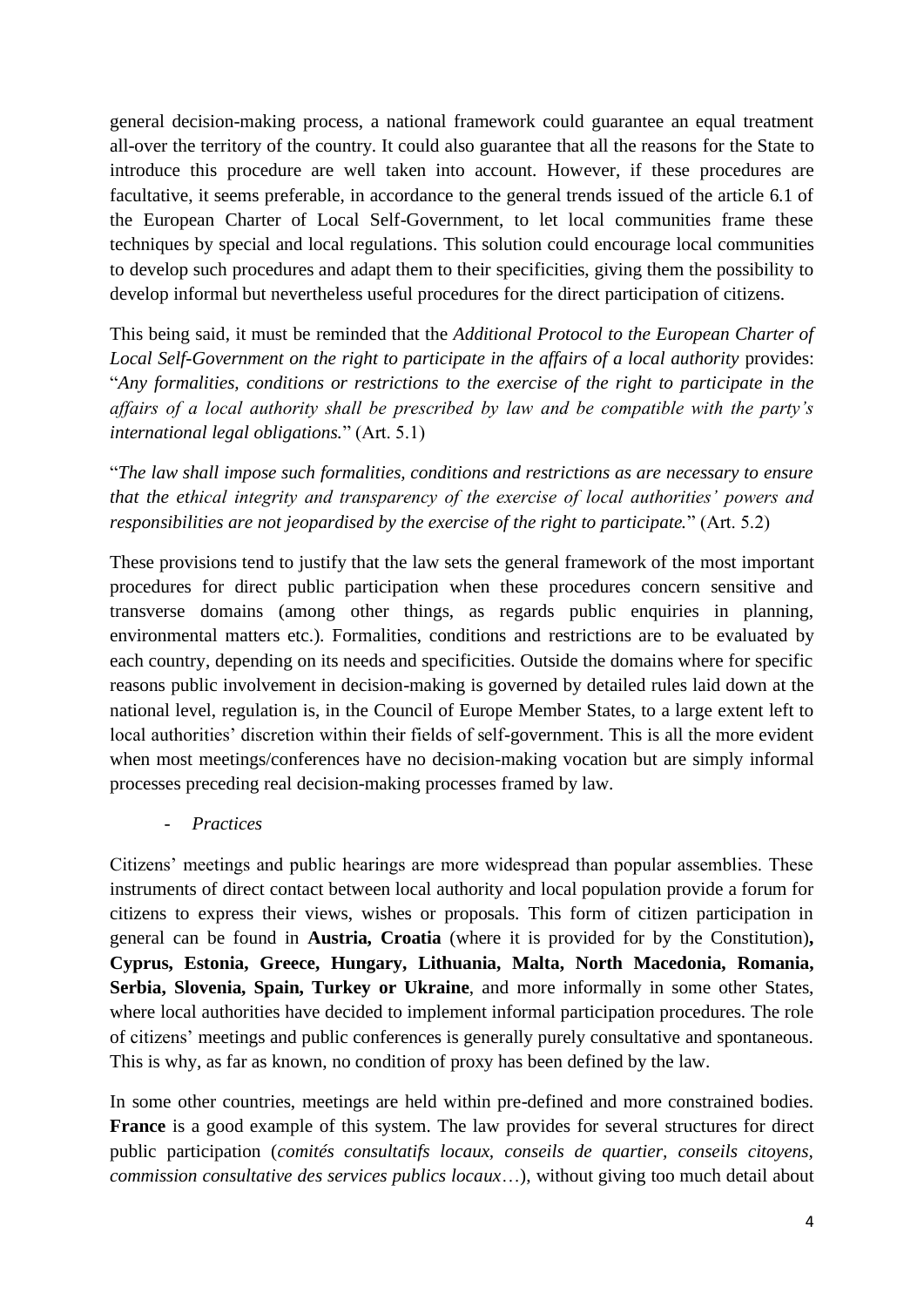their composition and their way of functioning. This leaves a large room for manoeuvre to the local authority, who can appoint representative people into these structures, especially from local associations. These associations ensure the representativeness of the people attending the meeting and their link with local realities. Drawing of lots is sometimes used (ex: *conseils citoyens*), which probably leads to a more spontaneous representativeness. All these structures can be qualified as citizens' panel. Their purpose is to help local bodies identify local priorities and to consult service users and non-users on specific questions. In reality, these structures are rarely demographically representative of the public and very few ensure that their members represent a representative sample of political or social attitudes.

This choice of establishing specific bodies for public participation sometimes leads to interesting experiences. For example, in **the Netherlands**, neighbourhood councils serve as real discussion partners for the municipal council through specific procedures and bodies that ensure a permanent link between citizens and their institutions. In **Italy**, a "citizens' monitoring board" (*Comitati di monitoraggio cittadino*) can be set up in order to supervise the municipality's "strategic plan" and assure a deeper link between citizens and their assembly.

## **III. Dismissal of a directly elected mayor by a local council**

Firstly, it must be noted that the system of indirect election of the mayor is the most traditional in Europe and is used, for local elections and with depending on certain variations, in the **Czech Republic, Denmark, Estonia, Finland, France, Iceland, Latvia, Norway, Spain and Sweden**. Some countries have more recently implemented some possibilities of direct election. **In Great-Britain**, England and Wales have experimented directly elected mayors since the *Local Government Act* of 2000, among other executive arrangements. Before 2007, a referendum was necessary to set up this type of designation. Since 2007, councils can adopt the elected mayoral model without a referendum. As of August 2019, 15 council areas are using the "mayor and cabinet" model of governance with a directly elected executive mayor. The mayor of London is the best-known example of a directly elected mayor in England.

The other system – direct election of the mayor by population – is building in strength and number since the 1990s and has been encouraged by the Council of Europe<sup>2</sup>. It now tends to become a new European standard. The main examples are: **Albania** (since 1992), **Armenia**, **Austria** (partially, in six *Länder* since 1994), **Bulgaria**, **Croatia** (since 2009), **Cyprus**, **Georgia**, **Germany** (in most *Länder*, except Berlin, Hamburg & Bremen), **Greece**, **Hungary**  (since 1994), **Italy** (since 1993), **Lithuania** (since 2015) North **Macedonia** (since 1995), **Poland** (since 2002), **Portugal** (where the whole executive is directly elected, the candidate heading the list which receives the most votes becomes a mayor), **Slovenia** (since 1993),

<sup>2</sup> CLRAE, *Advantages and disadvantages of directly elected local executive in the light of the principles of the European Charter of Local Self-Government - CPL (11) 2 Part II*, rapporteurs Ian Micallef and Guido Rhodio (2004).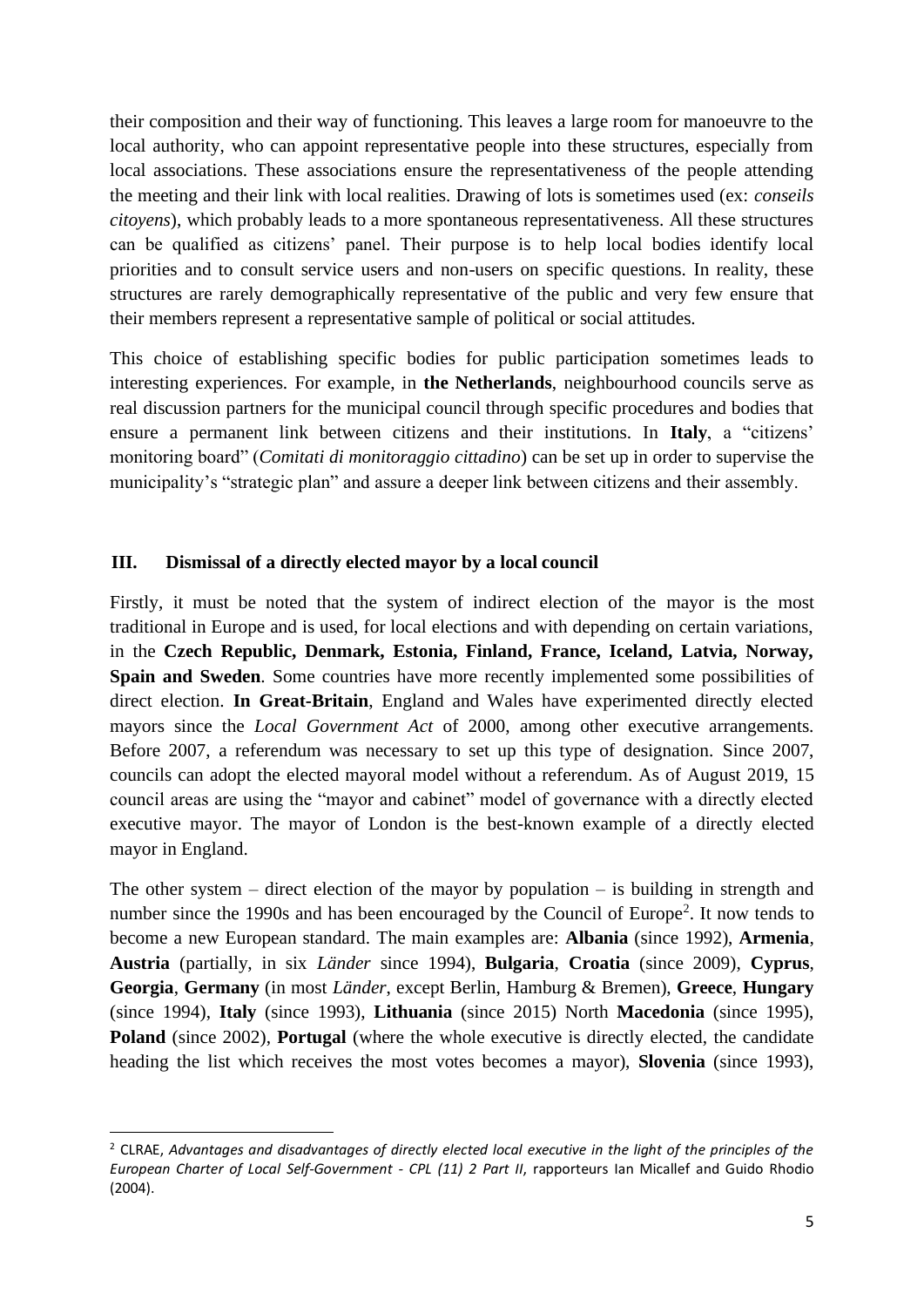**Romania**, **Slovakia**, **Turkey**, **Ukraine** and, as explained before and more partially, **the United Kingdom**. Some other countries or regions are considering this system.

In these countries, the existence of direct<sup>3</sup> dismissal procedures by the council and the procedure that has to be followed are really variable. Some countries do not have any procedure (ex: Albania, Bulgaria, Portugal, the United Kingdom…), which is not going without entailing occasional difficulties when the link between the Chair and its council is broken. But most of them have introduced a way to discharge a mayor in case of dissension with an assembly. Two ideal-types of procedures can be distinguished, by requiring or not to a referendum.

## *a. Some countries do not require a referendum: a council vote is sufficient to discharge a mayor.*

For example, **in Italy**, a mayor or president of a *provincia* and a council must cease to exercise their functions if a motion of censure voted by an absolute majority of members of a municipal or provincial council is approved. The motion must be motivated and signed by at least two-fifths of council members (without counting a mayor or president of a province). It means that carrying a vote of no confidence automatically results in the dissolution of an assembly (in application of the principle "*Simul stabunt vel simul cadent*") and therefore in new elections.

Following the same principle, a pretty similar system has been set up **in Croatia** in 2012, in order to solve severe problems caused by the introduction, in 2009, of the direct election system. The dismissal of a mayor can only be a consequence of the non-adoption of a municipal budget. The possibility of the simultaneous dissolution of the council and dismissal of a mayor, with new early elections for both bodies, is thus framed in a very specific situation.

**In Georgia**, directly elected mayors can be dismissed by the local council if a written consent of more than half of the local council members or at least 20% of registered local voters leads to a two-thirds majority passing the vote in the council. **In Turkey**, a similar system exists, requiring a third of a municipal council to launch the procedure and a simple majority to be fulfilled.

# *b. Some countries require a referendum: a council vote is not sufficient to discharge a mayor but starts the procedure.*

**In Austria**, each *Land* applying the direct election system has a law providing for votes of no confidence concerning mayors. In *Burgenland*, a mayor could be dismissed by a referendum if a motion of no confidence initiated by at least a quarter of a municipal council leads to a vote by at least two thirds of an assembly. This solution, requiring a referendum, differs from the one in force in the *Länder* which are not using the direct election system and where a simple vote of an assembly is sufficient to dismiss a mayor. For example, in *Nieder-*

<sup>&</sup>lt;sup>3</sup> This excludes from the study the cases when the dismissal of a mayor needs, to be fulfilled, a jurisdictional decision (ex: Albania) or a referendum (ex: Austria).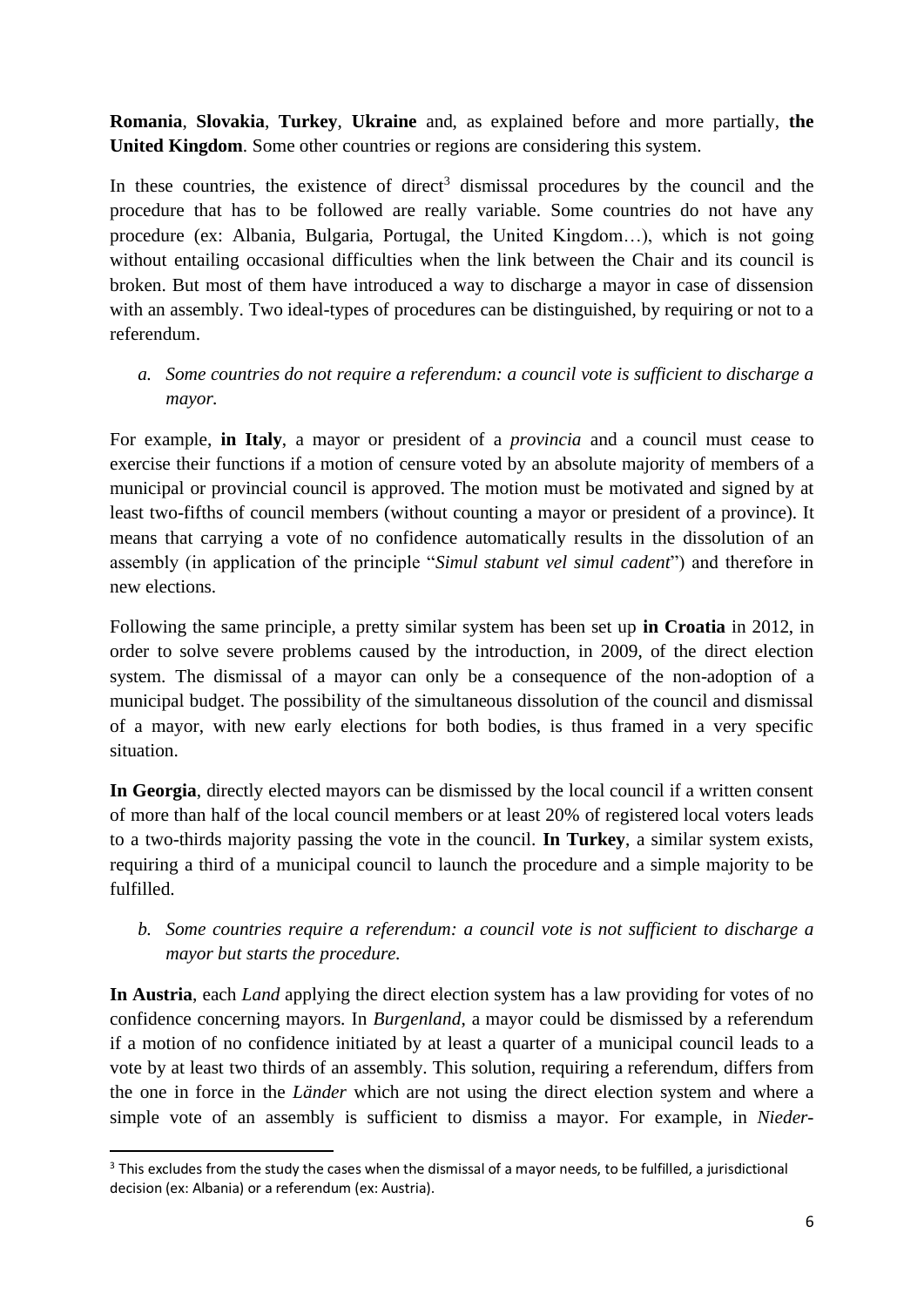*Österreich*, any council member can propose a motion of censure, that has to be voted by at least two thirds of a municipal council in order to lead to a mayor's removal. This discretion may be explained by the difference of origin of mayor legitimacy.

**In Germany**, the situation deeply differs according to the different *Länder*. Most of them have a dismissal procedure, but the way this procedure is initiated and completed differs. Most of them require reinforced two thirds majority, sometimes three quarters. Mostly, the procedure requires a referendum by simple majority and quorum conditions (between 20 and 30%).

**Poland** has a different way of dealing with its dismissal procedure. Such a procedure can only be started nine months after the election and nine months before the following election. When the council has to complain about mayor actions, it can refuse to discharge the mayor of budget execution. After a specific debate, the decision to launch a referendum can be voted by an absolute majority. Such a referendum can also be held if, for two years, a municipal council refuses to give its vote of confidence after the report presented each year by a mayor before May 31.

## **IV. Definition of the administrative-territorial unit and structure. Criteria of effectiveness of the administrative-territorial structure**

1. An effective territorial structure firstly starts with history and **inherited social structures**. In order to be accepted by citizens and viewed as legitimate, a territorial level must be linked to real social communities and **senses of belonging**. Forgetting this point will lead to social and political tensions and reduce the effectiveness of the administrative structure. This social legitimacy is the main reason why capable territorial structures are recognized inside the State and why specific powers are given to them. This is why the article 3 of the European Charter of Local Self-Government stipulates: "*Local self-government denotes the right and the ability of local authorities, within the limits of the law, to regulate and manage a substantial share of public affairs under their own responsibility and in the interests of the local population*", considering that "*the existence of local authorities with real responsibilities can provide an administration which is both effective and close to the citizen*" (Preamble).

This necessary sense of belonging is not inevitably frozen. As amalgamation of Ukrainian local communities showed, communities can voluntarily decide to amalgamate in order to get a critical size in order to organise, finance or deliver basic public services to their citizens. The process of institutionalization of these structures preserves the essential links between social and administrative organisation. Of course, these elements are not sufficient to make the administrative-territorial structure completely effective.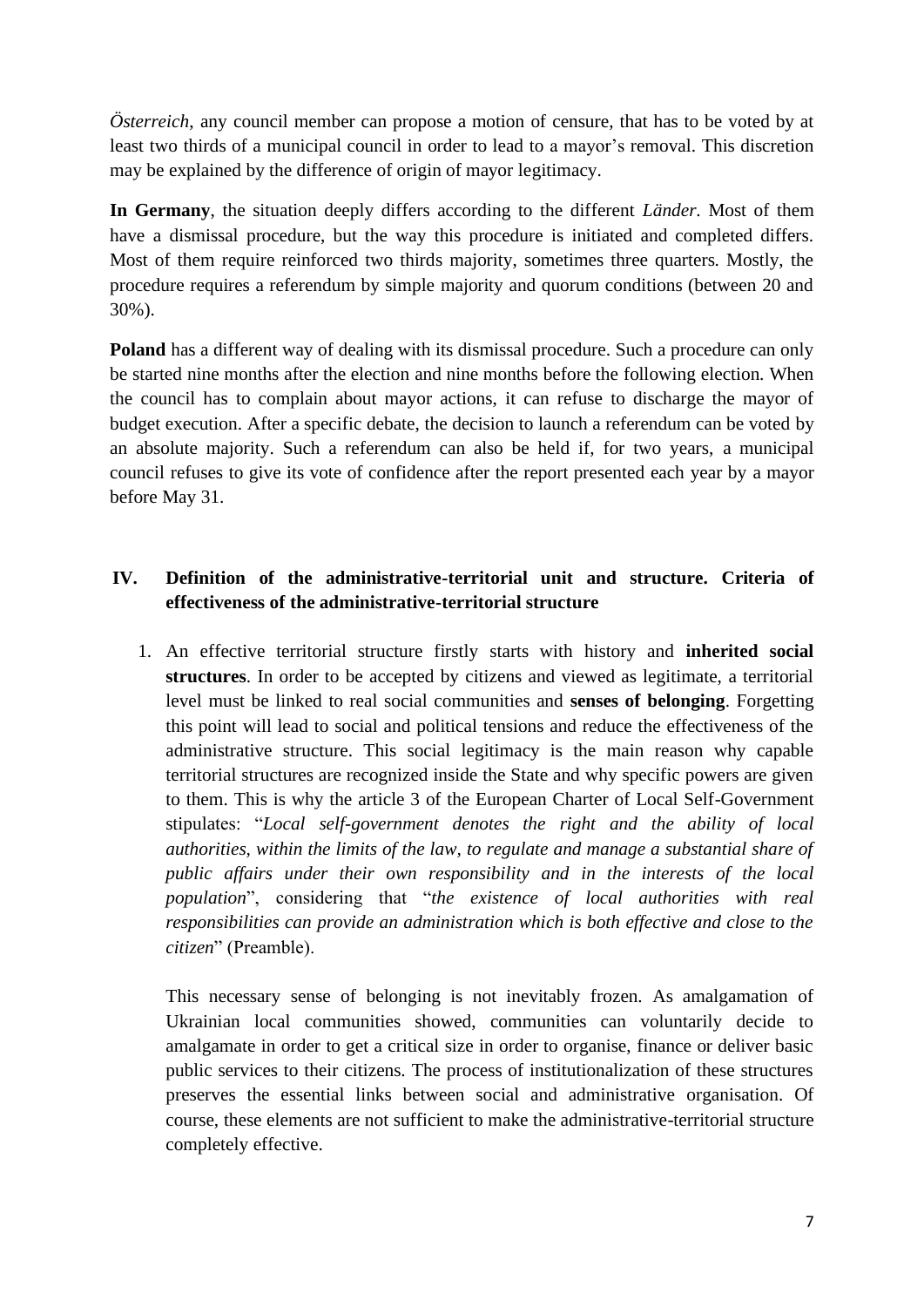- 2. Indeed, there must be **a clear parallel between the different levels of administration and their responsibilities**. The choice can be made using the guideline of the principle of subsidiarity, which encourages proximity in public action and tends to organise multi-level governance based on questioning about the legitimacy to act for each level of administration. The main question should be: is the *infra* level technically, financially and effectively capable of dealing with a competence or should it be given to a *supra* level? This is what the Charter implies at article 4.3 when it stipulates: "*Public responsibilities shall generally be exercised, in preference, by those authorities which are closest to the citizen. Allocation of responsibility to another authority should weigh up the extent and nature of the task and requirements of efficiency and economy*". In addition, this principle allows to resolve the critical question of finding the best solution to assure a better availability of services.
- 3. Another important issue of a well-constructed territorial-administrative structure is the **deletion of duplicates**. In order to make the system effective and readable by citizens, "*Powers given to local authorities shall normally be full and exclusive. They may not be undermined or limited by another, central or regional, authority*" (art. 4.4). This does not prevent systems of administrative and jurisdictional control but avoid redundancy and paralysis of public action. It also avoids from State interferences in the scope of local competences, which is an unavoidable need of a real decentralisation system.
- 4. As a power cannot be properly pursued without sufficient resources, it is noteworthy that competences should be accompanied by **an amount of sufficient resources**. These resources can result from a determined fiscal capacity, which allows local communities to build financial strategies for their investments and increase the level of decentralisation.

Observing these points helps to elaborate a system that reconciles the different facets (historical, political, sociological, financial…) of the challenge of decentralisation.

That being said, it is noticeable that during the last two decades, local governance in Europe have moved towards a model mainly focused on efficiency issues, based on economic and budgetary criteria. While the ability to produce effective public policies is an important criterion for structuring territorial institutions, it should not be used in isolation, since the institutional question is foremost a social issue, and therefore complex. Consequently, a balance must be found between the different rationalities at work in order to guarantee the identification of citizens with their institutions.

#### **V. Public consultation in a process of change in local authorities' boundaries**

A difference should me made whether the process aims to change local boundaries or if it is just reforming responsibilities or financial aspects.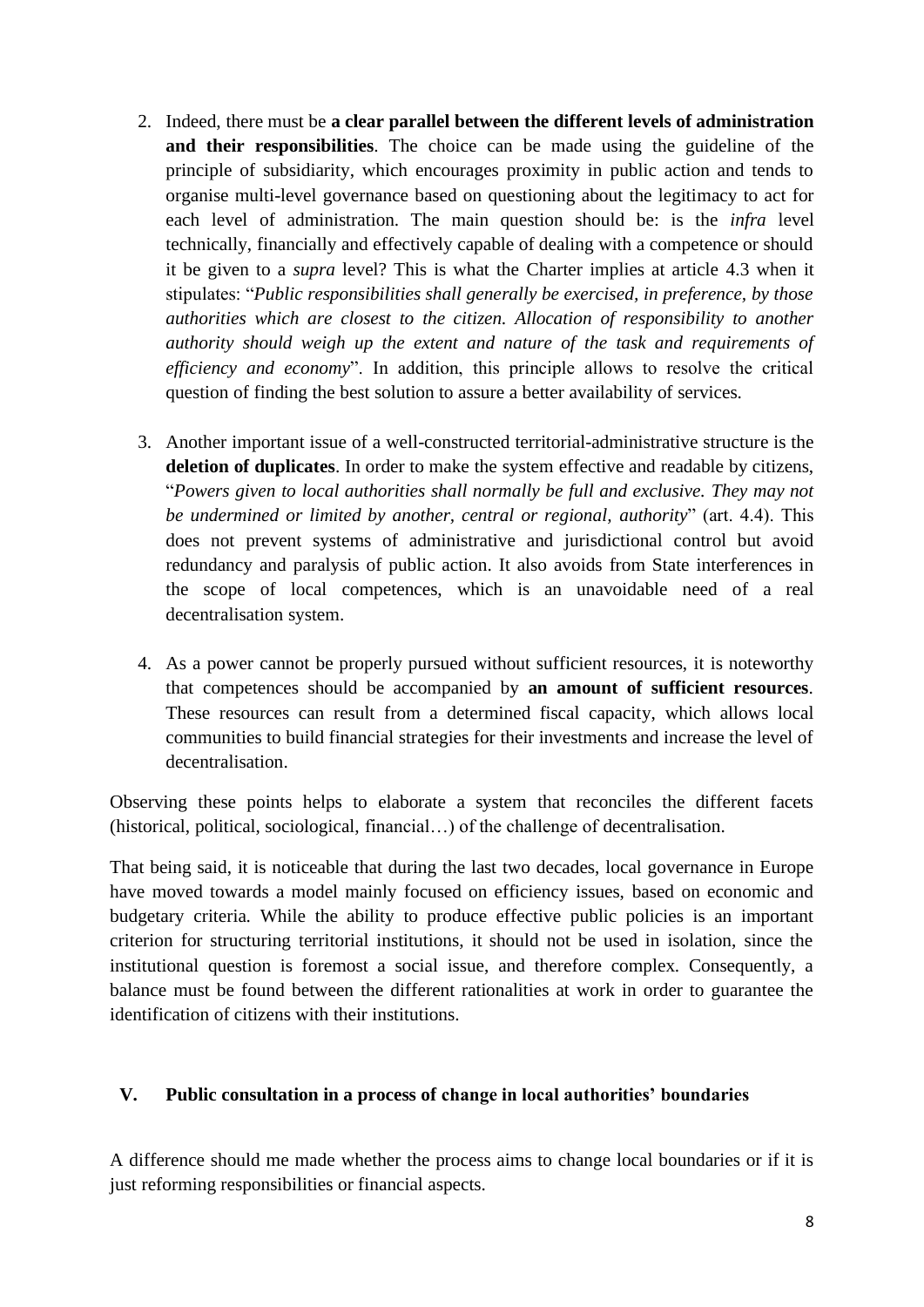#### **1. Change in local authority boundaries**

The European Charter of Local Self-Government stipulates that "*Changes in local authority boundaries shall not be made without prior consultation of the local communities concerned, possibly by means of a referendum where this is permitted by statute*" (art. 5).

Proposals for changes of its boundaries (for example, in case of amalgamation with other authorities), are obviously of fundamental importance to a local authority and its citizens. Prior consultation of the local community, either directly or indirectly, is essential, as it leads to a certain appropriation of their new institutions by citizens. Referendum seems to be the best appropriate procedure for such consultations but there is no statutory provision for them in a number of countries. Where statutory provisions do not make recourse to a referendum mandatory, other methods of consultation may be used. During the 16th session of the Council of Europe Conference of Ministers responsible for Spatial Planning, a declaration<sup>4</sup> has been adopted that could be declined to the neighbouring domain of territorial reform.

Despite the provisions of the European Charter, **French** government did not set up any consultation when amalgamating its regions in 2015. This choice has been deeply criticized and has led to some difficulties in this reform<sup>5</sup>, which are not behind us. Some special provisions have been set up concerning voluntary amalgamation of *départements* and *régions*. Prior 2015 and according to the law passed in 2010, any voluntary amalgamation was to be confirmed by a referendum. These provisions are no longer in force. This kind of project now only requires an appropriate decision from local bodies concerned by the project. Since 2010 and about amalgamations of *communes*, a referendum can be held if one or more of the concerned representative bodies refuses to continue the project. The last word is thus given to citizens.

In **Estonia**, the government consulted local government associations about its reform of 2016. Additionally, meetings were held with local leaders and "reform seminars" conducted, in which elements of the reform were discussed.

In **Denmark** (2007) and **Finland** (2005-2007), local governments negotiated their own boundary changes with neighbours. Consultations with citizens were considered a task for the municipalities themselves. Denmark appointed arbitrators in order to facilitate negotiations and sometimes rule referenda in order to ensure the chosen solution had social support.

<sup>4</sup> https://search.coe.int/cm/Pages/result\_details.aspx?ObjectID=09000016805c558f

<sup>&</sup>lt;sup>5</sup> In a recent recommendation 384 (2016), the Congress of local and regional authorities of the Council of Europe expressed its concern regarding this situation.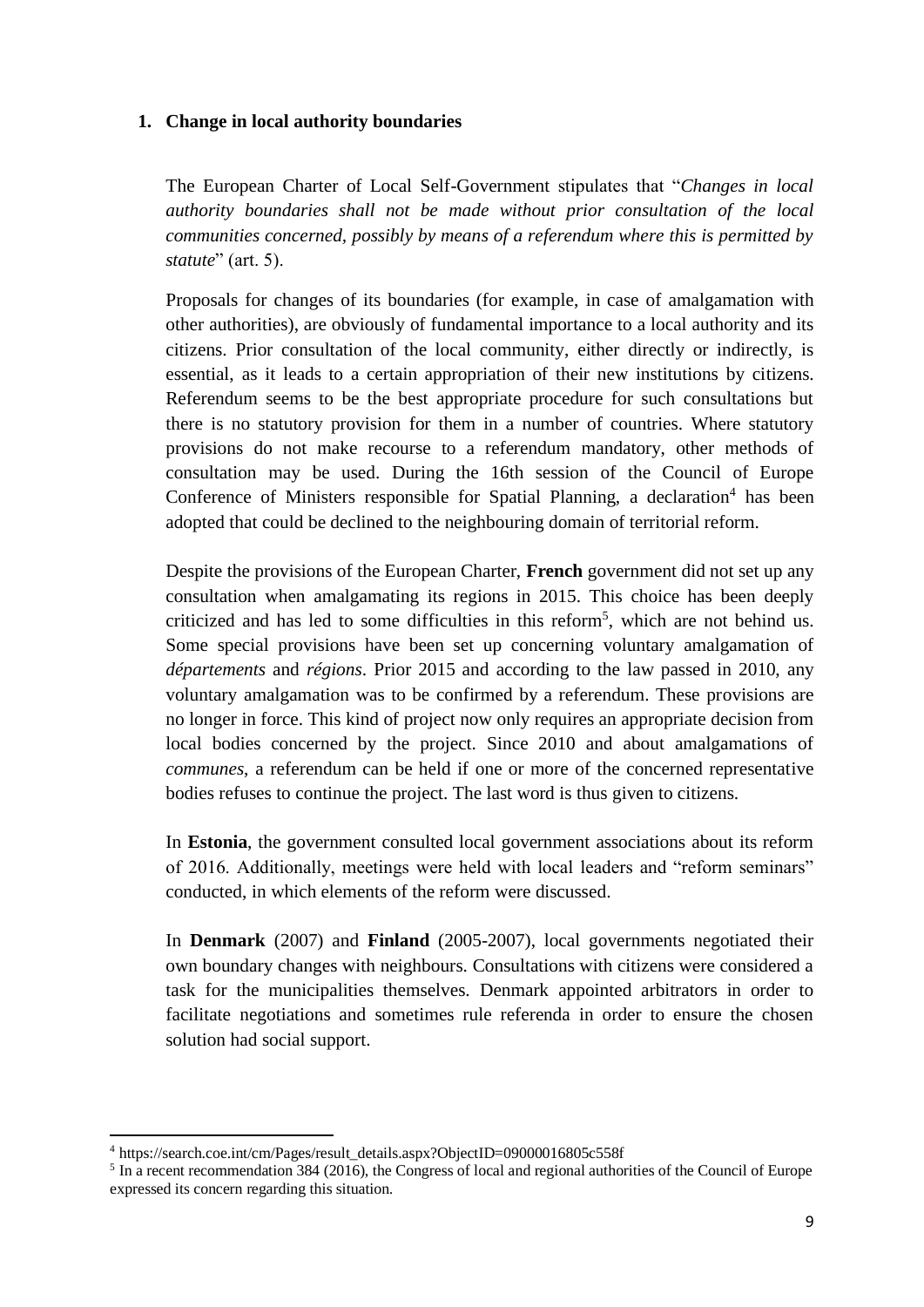#### **2. Changing in local authority responsibilities of financial issues**

The European Charter of Local Self-Government stipulates that "*Local authorities shall be consulted, insofar as possible, in due time and in an appropriate way in the planning and decision-making processes for all matters which concern them directly*" (art. 4.6). Concerning the institution of financial equalisation procedures, it also stipulates that "*Local authorities shall be consulted, in an appropriate manner, on the way in which redistributed resources are to be allocated to them*" (art. 9.6). These provisions do not provide for mandatory direct consultation with population. Their sole goal is to give local authorities a real possibility to exercise influence about a text, and if the Charter makes the right of local authorities to be consulted by higher levels of government a fundamental principle, it does not prescribe a precise manner according to which this consultation must be carried out.

Such consultation could take place directly with the authority or authorities concerned or indirectly through the medium of their associations where several authorities are concerned.

During its 35<sup>th</sup> session, the Congress of Local and Regional Authorities of the Council of Europe adopted guidelines on the consultation of local authorities by higher levels of government. It stresses "*the consultation of local authorities by higher levels of government requires a well-formulated legal framework at the national level*" which is usually responsible for the reforms.

Consultation of local authorities by higher level of government has increased during the past decades testifying to the increased consideration given to the question of local self-government. Binding consultation in local issues – legal reforms, budget definition, local taxes – with local government associations is established **in most countries**. This also often involves hearings of representatives of these associations by Parliaments during the legislative process. Lots of countries also created formal structures of consultation in order to institutionalize a framework for discussions. Periodically gathered, these structures rarely have a real power of decision. Some countries have chosen to organise a series of meetings each year between the government and associations of elected officials.

An interesting example comes with **Italy**, where all regions must designate a political representative (president or member of the regional executive) who is in charge of relations with other local authorities. This specific role favours co-operation between regional and local level and allows to discuss in common the stakes of reforms.

One of the most advanced systems comes from **Switzerland** where the cantons have the constitutional right to be consulted for every federal measure that would have an impact on them. In 2005, this country passed a law that precises the way this right, which is written in the Constitution, has to be concretized. In addition, there are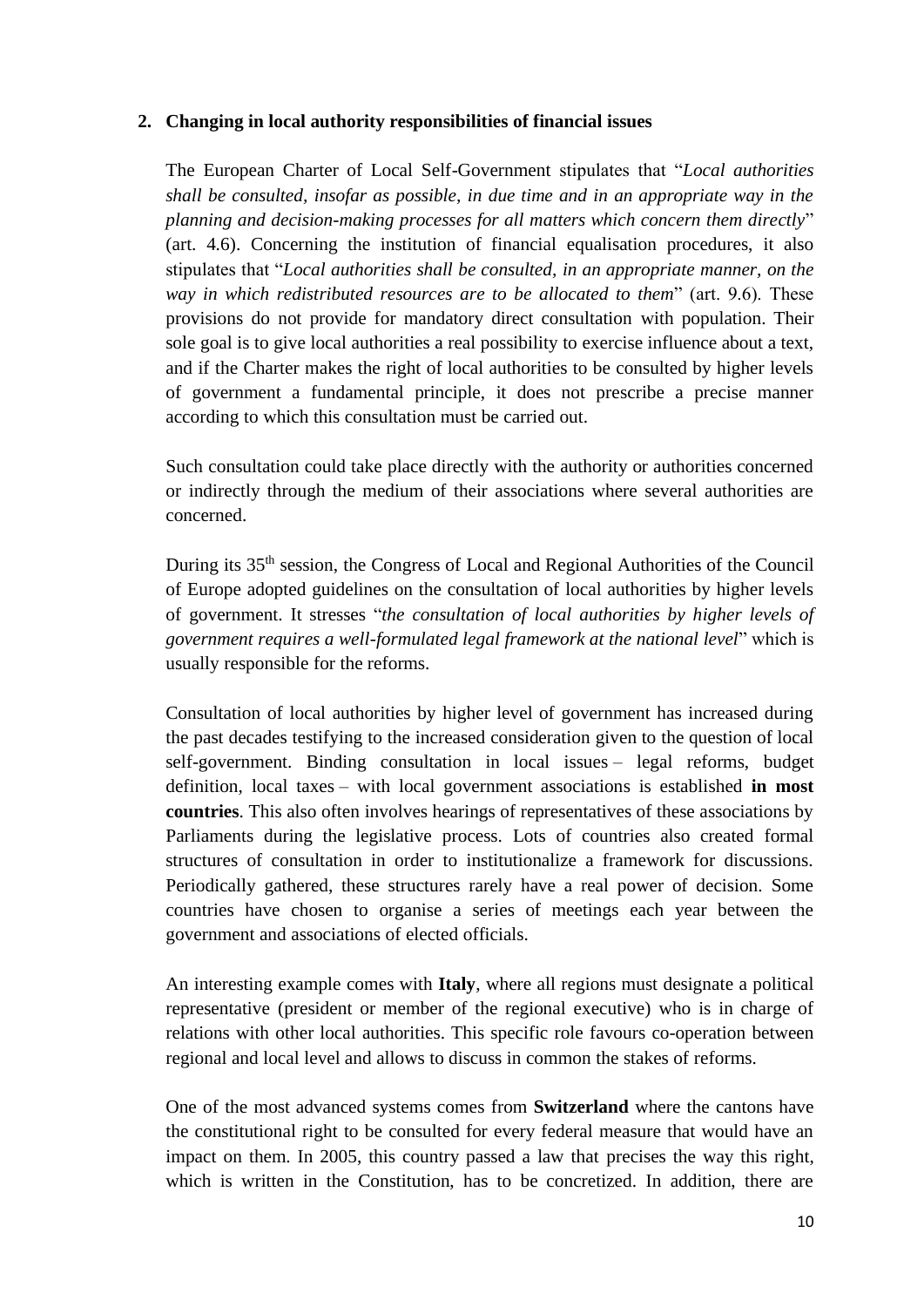procedures for consultation of municipalities at cantonal level. Cantonal authorities carry out the necessary consultations whenever a question concerns municipalities. Municipal authorities can also petition at the cantonal level. Municipalities can also group together at the cantonal level in association to be their representative voice.

### **VI. Special regimes of governance**

The coverage of the entire territory by local institutions does not imply the impossibility for the State of providing special rules for areas of strategic, military or other interest. Indeed, a difference must be made between the issue of territorial division and that of the division of responsibilities. Nothing prevents the State, for superior reasons of general interest relating to its military interests, the existence of a zone of disaster or other particular reasons, from establishing on the territory of a community a zone in which the traditional division of competences is modified. This zone then belongs to the territory of a municipality but is subject to exceptional rules.

This means that competence of local authorities will, in some respects, stop at the specific competences of the State that classification of a particular zone of the territory will have applied, even though this zone will be located on the territory of the community.

The question thus supposes to take into account the measures of public order and the penal measures necessary to the protection of the interests supposed by the classification of a zone. Circumstances involving the classification of such areas are rarely linked to the issue of local self-government, except that they reduce their jurisdiction over part of the territory that has become of little use to the communities.

In order to frame the reasons for the establishment of areas governed by special rules and frame the concept of national or exceptional interest, a law could be passed. A more detailed overview related to special regimes of governance can be found in the Council of Europe report "On European practice and legal framework on prefect institution, local government in emergency situations (CELGR/LEX(2015)2 as of 17 September 2015)<sup>6</sup>.

# **VII. Change of local authorities' boundaries: decision-making authorities and nature of acts**

Part of this question has been answered with question V above, about consultation mechanisms but the question of division of powers and territorial differentiation still needs to be discussed. First of all, it should be noted that there seems to be a European standard concerning the jurisdiction of Parliaments (of the State or, in the case of regional and federal States, regional or federated entities) over the main changes in the administrative-territorial

<sup>6</sup> http://www.slg-coe.org.ua/wp-content/uploads/2015/10/CoE-REPORT\_On-European-practice-and-legalframework-on-prefect-institution\_local-government-in-emergency-situations\_CELGR-LEX-2\_2015\_.pdf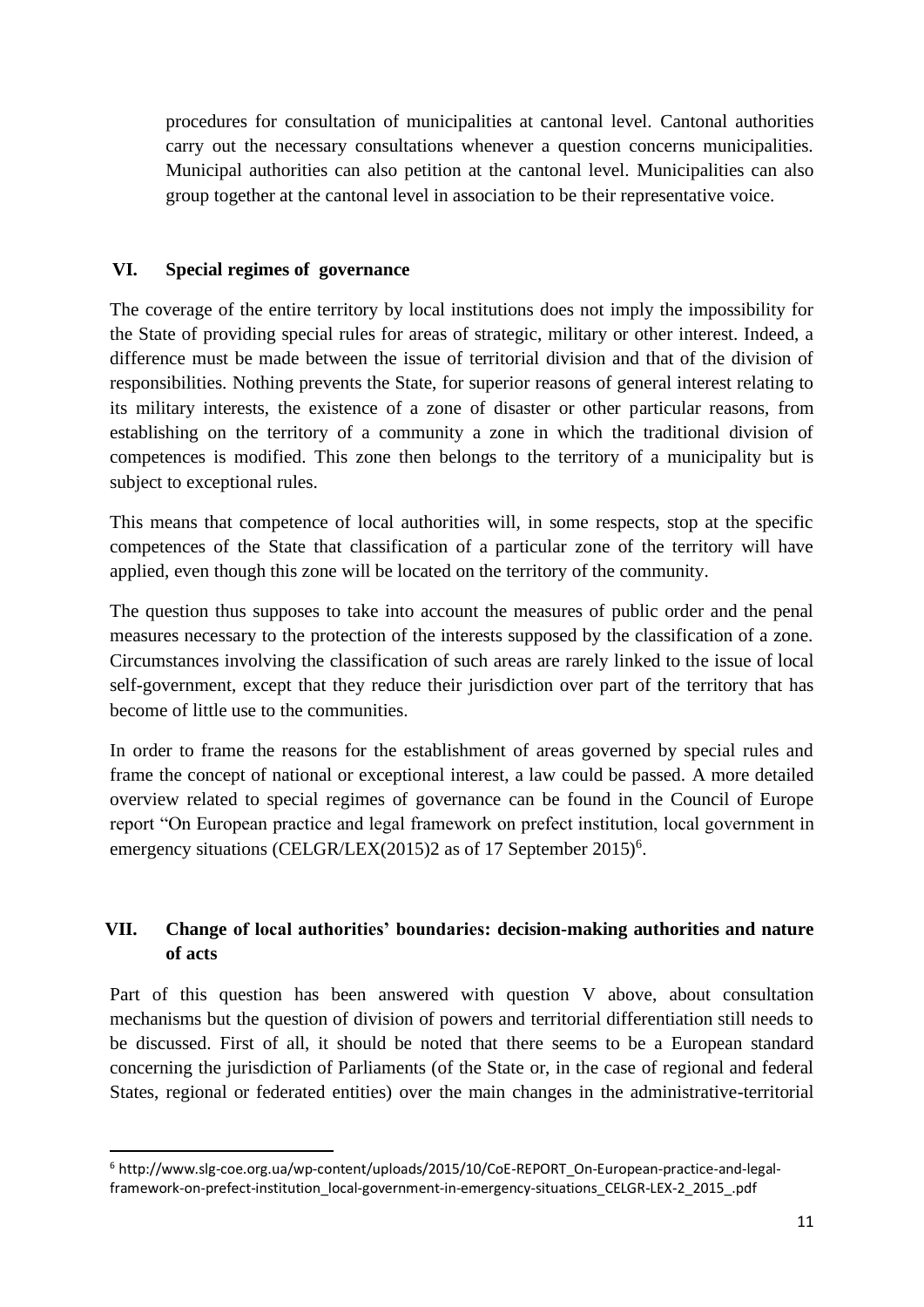structure. The reference to the legislative tool is indeed very frequent in the European Charter of Local Self-Government.

Obviously, the level, the variation and the procedures governing the legal rules used to settle the question of local and regional authorities vary according to the history and the political structure of the countries. Not all countries are equally open to local adaptation and differentiated regulation of community statutes, and therefore do not necessarily use the same type of legal rule to legally establish their frames.

As **France** is a strong unitary State, it is very attached to the principle of equality. Each level of local governance (*commune*, *département*, *région*) has a unique body of rules which is applicable to every institution belonging to this category. This leads to a certain uniformity of the administrative-territorial structure: same responsibilities, same political organisation. This situation stems from the framework inherited from the 1789 Revolution, which considered local communities as parts of a unique Nation ruled by the fundamental principle of equality, which leads to a certain statutory uniformity. Moreover, the territorial division is decided by the Parliament, which is according to the 1958 Constitution sole competent to adapt or modify it and does so most often by means of general laws. Local authorities (*communes*, *départements* and *régions*) are not entitled to modify a line of this structuration, whose broad lines of force are decided by law. It is noteworthy, however, that certain community merger procedures, such as those involving the *départements*, are carried out through decrees issued by the government. This is because they are voluntary amalgamations.

In regional states recognizing more autonomy for local authorities, such as **Italy**, some regions (Friuli-Venezia Giulia, Sardinia, Sicily, Trentino-Alto Adige/Südtirol and Valle d'Aosta/Vallée d'Aoste) have special forms and conditions of autonomy according to the article 116 of the Constitution, which are decided by means of a constitutional law. This sometimes implies that they have special ruling powers over municipalities. Since 2000, Italian law provides that the regions can modify the territorial districts of municipalities after hearing population concerned, in forms provided for by a regional law.

By providing for the possibility for mid-level institutions to regulate certain elements of the status or evolutions of mid-level institutions, regional States model thus seems to constitute a good transition towards federal States, in which this organisation is even more advanced. A good example of this comes with **Germany**, which, while leaving a certain place to the law, has a multi-level scheme, recognises real room for manoeuvre to the Lander and endeavors to preserve the existence of democratic consultations. Article 29 of the German Basic Law, which is particularly lengthy, states in particular that *"the division of the federal territory into Länder may be revised to ensure that each Land be of a size and capacity to perform its functions effectively. Due regard shall be given in this connection to regional, historical and cultural ties, economic efficiency and the requirements of local and regional planning. Revisions of the existing division into Länder shall be made by a federal law, which must be confirmed by referendum. The affected Länder shall be afforded an opportunity to be heard. The referendum shall be held in the Länder from whose territories or parts of territories a new Land or a Land with redefined boundaries is to be established (affected Länder). The*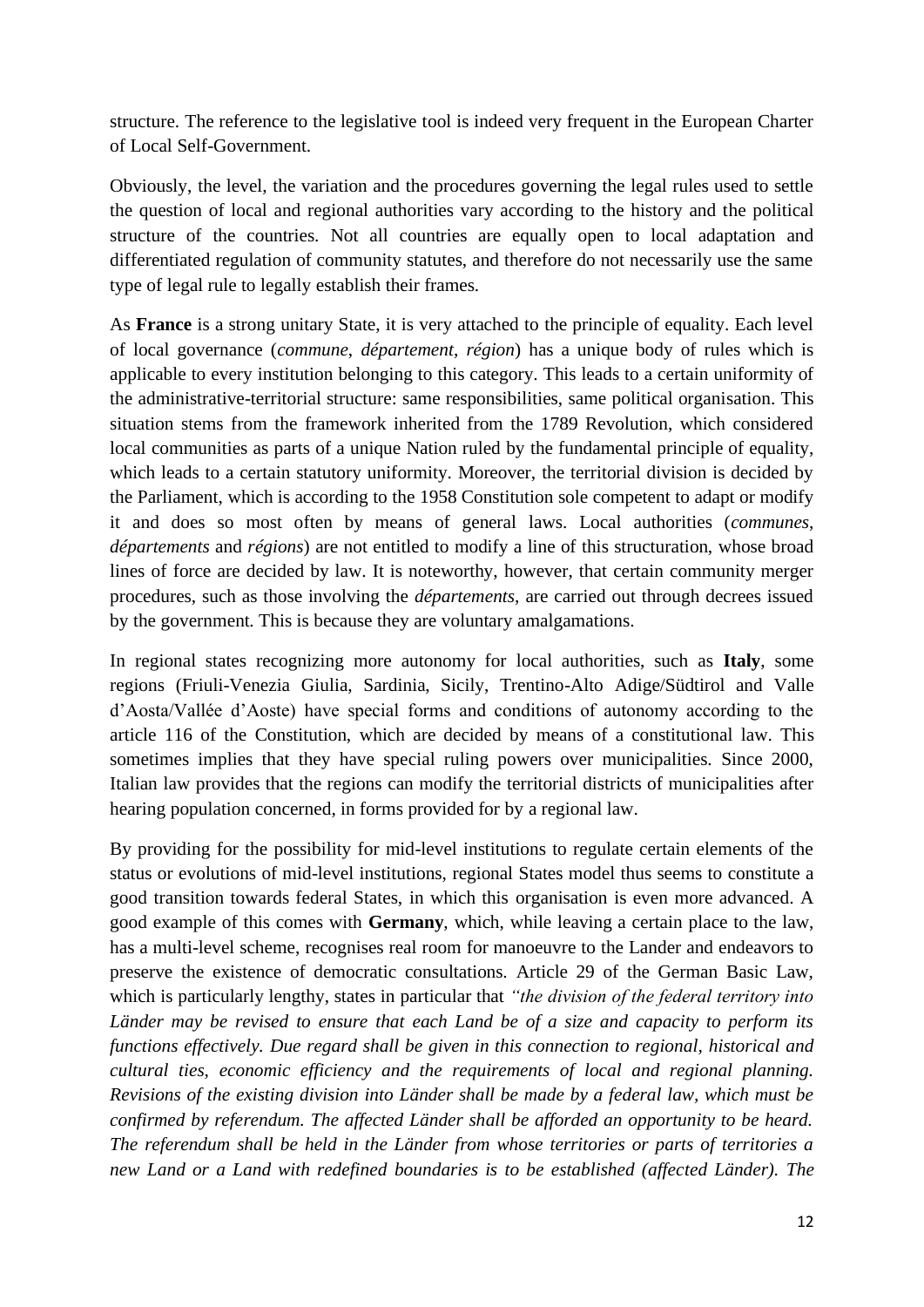*question to be voted on is whether the affected Länder are to remain as they are or whether the new Land or the Land with redefined boundaries should be established. The proposal to establish a new Land or a Land with redefined boundaries shall take effect if the change is approved by a majority in the future territory of such Land and by a majority in the territories or parts of territories of an affected Land taken together whose affiliation with a Land is to be changed in the same way. The proposal shall not take effect if, within the territory of any of the affected Länder, a majority reject the change; however, such rejection shall be of no consequence if in any part of the territory whose affiliation with the affected Land is to be changed a two-thirds majority approves the change, unless it is rejected by a two-thirds majority in the territory of the affected Land as a whole*". In addition, it should be noted that the Länder have the power to regulate the status of municipalities, provided they respect the constitutional principle guaranteeing them the right to regulate all local affairs on their own responsibility. When it comes to modifying municipal boundaries, the Länder usually provide for procedures to allow prior consultation of municipalities, as well as the collection of consent by citizens by referendum.

#### **VIII. Local authorities' power to change their boundaries**

As it is described above, the situation differs according to the constitutional tradition of each State. Federal States seem more open than unitary States to regional adaptation processes. However, there is no trace of a system in which a local institution could decide on changes in its structure without the control of a higher institution (regional or national). In addition, in a European context marked by numerous mergers of communities, the territorial transformations are most often the product of policies carried out at the highest level by the State.

Regarding **France**, it is possible to moderate the information provided in section VII by pointing out the capacity of local and regional authorities to influence directly or indirectly, by themselves, their normative environment. In order to promote larger communities (especially for *communes* and *départements*), the law authorizes them to propose merging solutions. But the final decision belongs to the State, which will adopt all necessary regulations and finally rule the new structure. Furthermore, local institutions now have new rooms for manoeuvre as they can decide, on a contractual basis, to delegate some competences to other local institutions. It only happens for specific responsibilities decided by the law, and makes the general structuration particularly shifting.

In **Germany**, article 29 of the Basic Law gives the Länder some room for manoeuvre in deciding certain changes in the territorial division, but it also provides for the final intervention of a law: "*Other changes concerning the territory of the Länder may be made by agreements between the Länder concerned or by a federal law with the consent of the Bundesrat, if the territory that is to be the subject of the change has no more than 50,000 inhabitants. Details shall be regulated by a federal law requiring the consent of the Bundesrat*